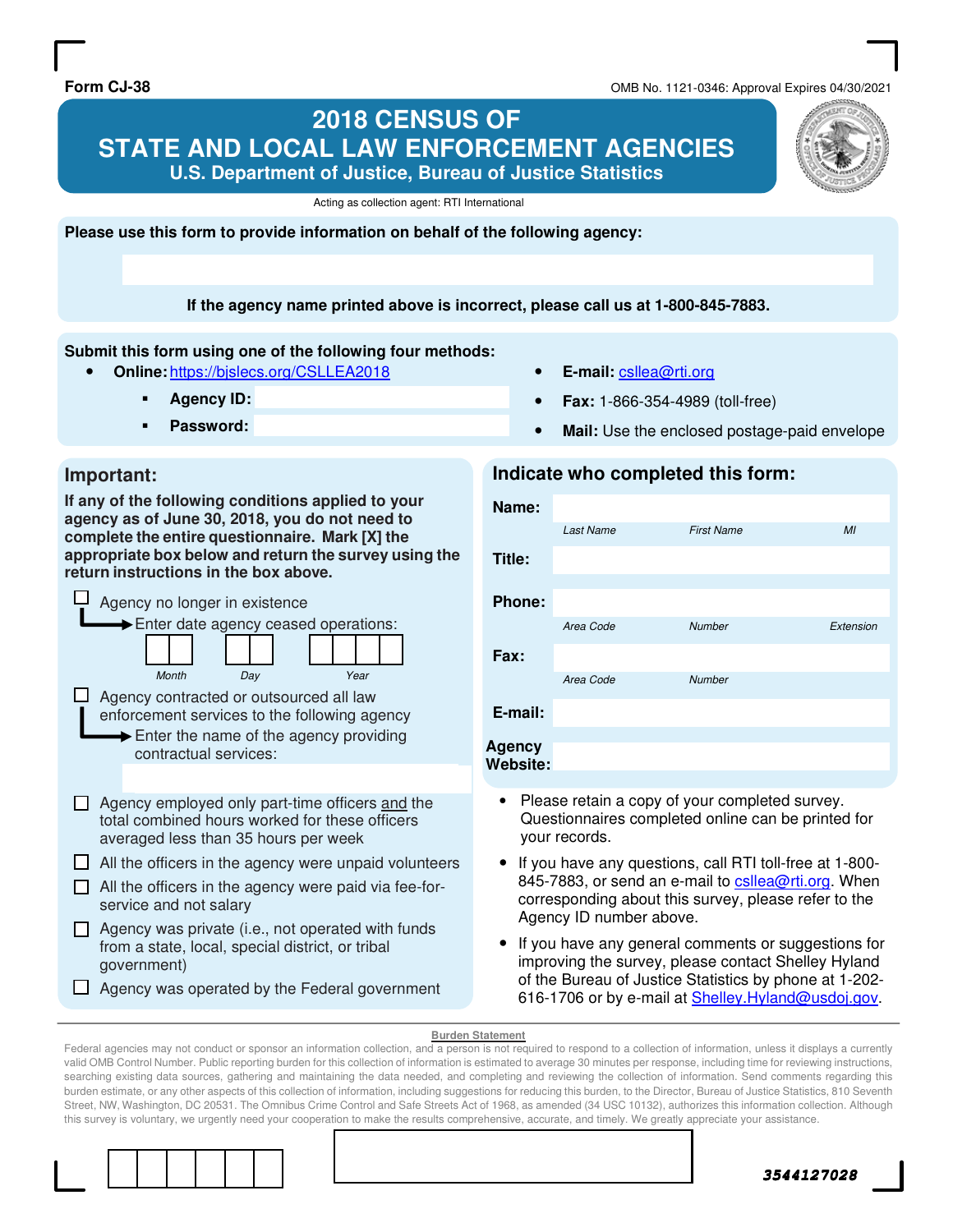# **INSTRUCTIONS**

### **Please do not leave any items blank**.

- If the answer to a question is "none" or "zero," write "0" in the space provided.
- Use an X when marking an answer in a box.

# **VERIFY AGENCY HEAD CONTACT INFORMATION**

| The contact information at right is<br>on file for the head of this agency: | Agency Head Name:<br>Agency Head Title:<br><b>Agency Address:</b> |  |
|-----------------------------------------------------------------------------|-------------------------------------------------------------------|--|
| Is this information correct?                                                |                                                                   |  |
| $\Box$ Yes                                                                  |                                                                   |  |
| $\Box$ No $\longrightarrow$ Provide correct information:                    | Agency Head Name:<br>Agency Head Title:<br>Agency Address:        |  |
|                                                                             |                                                                   |  |

# **SURVEY QUESTIONS**

**1. Who operates this agency?** Mark [X] only one.

- $\Box$  State government
- □ County or parish government
- $\Box$  Regional government
- $\Box$  Municipal (city, town or township) government
- $\Box$  Tribal government
- $\Box$  School district (K-12)
- $\square$  2-year college
- $\Box$  4-year college or university
- $\Box$  Special district or authority (Specify):
- **2. Enter your agency's total operating budget for the fiscal or calendar year that includes June 30, 2018.** If not available, provide an estimate and mark [X] the estimate checkbox. Include jails administered by your agency. Exclude building construction costs and major equipment purchases.

**\$** , , , , , , , , , , , , , 00 If estimate, check here:

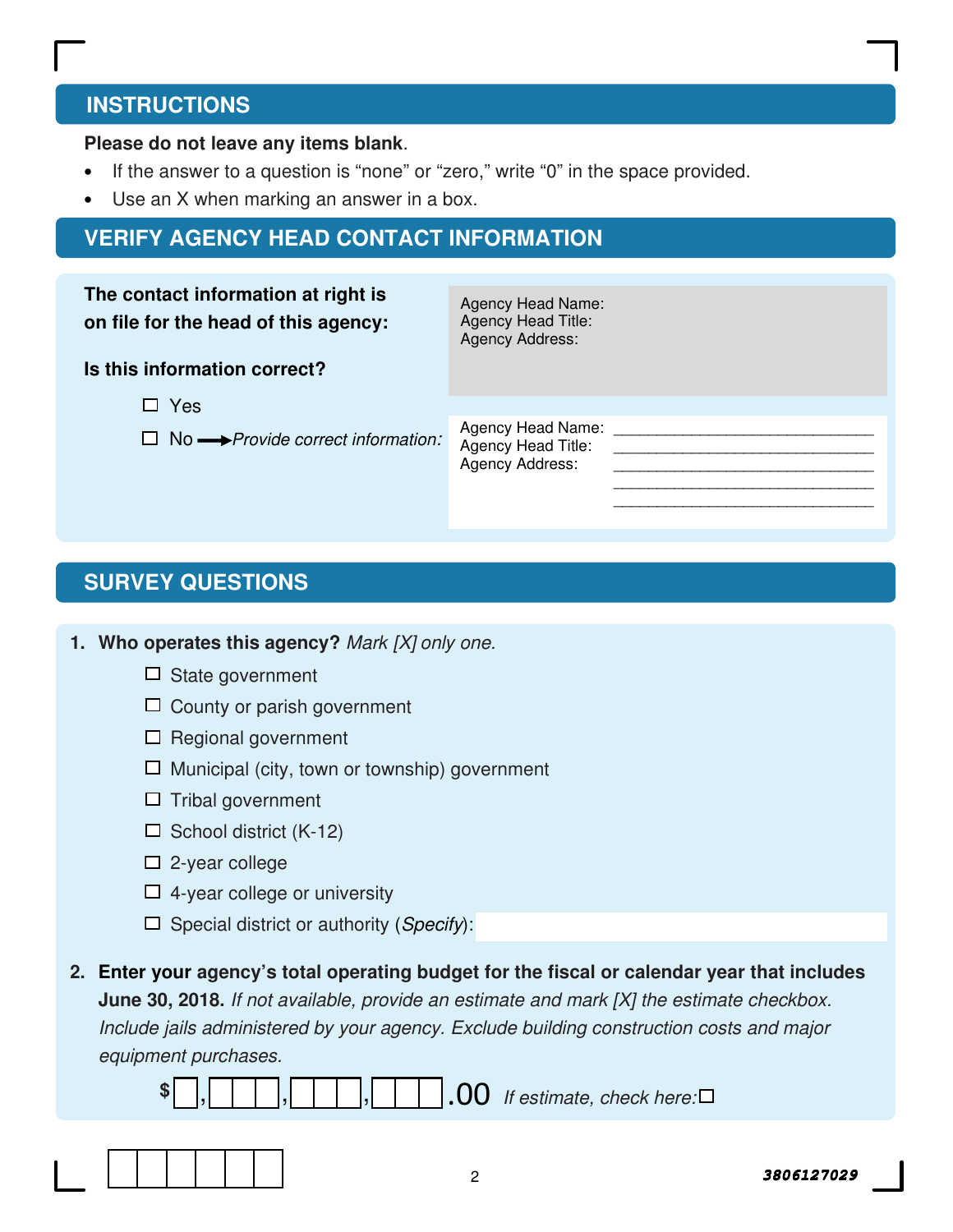**3. During 2018, did your agency perform any of these functions on a regular basis or have primary responsibility for performing when needed?** Mark [X] Yes or No for each function.

| A. Patrol and response functions                                                          | <b>Yes</b>     | <b>No</b>         | F            |
|-------------------------------------------------------------------------------------------|----------------|-------------------|--------------|
| 1. Routine patrol services                                                                |                |                   |              |
| 2. Responding to citizen-initiated<br>requests for service                                |                |                   |              |
| 3. First response to criminal incidents                                                   |                |                   | C            |
| 4. Arrest of criminal suspects                                                            |                |                   |              |
| 5. Special events/crowd control                                                           |                | П                 |              |
| 6. Dispatching of calls for service                                                       |                |                   |              |
| <b>B. Criminal investigation for:</b>                                                     | Yes            | <b>No</b>         |              |
| 1. Homicide                                                                               |                | $\Box$            |              |
| 2. Cybercrime                                                                             |                | $\Box$            |              |
| 3. Arson                                                                                  |                | $\overline{\Box}$ |              |
| C. Traffic and vehicle-related functions                                                  | <b>Yes</b>     | <b>No</b>         |              |
| 1. Traffic law enforcement                                                                | $\blacksquare$ | H.                |              |
| 2. Traffic direction and control                                                          |                | $\Box$            |              |
| 3. Accident investigation                                                                 |                | $\Box$            |              |
| 4. Parking enforcement and control                                                        |                | $\overline{\Box}$ |              |
| 5. Commercial vehicle enforcement                                                         |                | П                 |              |
|                                                                                           |                |                   |              |
| <b>D. Detention-related functions</b>                                                     | <b>Yes</b>     | <b>No</b>         |              |
| 1. Detainee or inmate transport                                                           |                | Г                 |              |
| 2. Booking and release of inmates                                                         |                | П                 |              |
| 3. Operating a temporary holding cell<br>(not for overnight detention)                    |                |                   |              |
| 4. Operating an overnight lockup or<br>temporary holding facility separate<br>from a jail |                |                   |              |
| 5. Operating 1 or more jails                                                              |                |                   |              |
| <b>E. Court-related functions</b>                                                         | <b>Yes</b>     | <b>No</b>         |              |
| 1. Providing court security                                                               |                |                   |              |
| 2. Serving process (i.e., legal<br>notification)                                          |                |                   |              |
| 3. Executing arrest warrants                                                              | I I            |                   |              |
| 4. Serving eviction notices                                                               |                |                   |              |
| 5. Enforcing protection orders                                                            |                |                   | $\mathbf{1}$ |
| 6. Enforcing child support orders                                                         |                |                   | 1            |

| <b>aca</b> : <i>manipy reserve for cadifianchon</i> |                                                                 |              |              |  |  |
|-----------------------------------------------------|-----------------------------------------------------------------|--------------|--------------|--|--|
|                                                     | <b>F. Forensic services</b>                                     | <b>Yes</b>   | <b>No</b>    |  |  |
|                                                     | 1. Forensic crime scene investigation                           | $\Box$       | $\mathbf{L}$ |  |  |
|                                                     | 2. Processing of digital evidence                               | П            | П            |  |  |
|                                                     | 3. Operating a forensic crime lab                               | □            | $\Box$       |  |  |
|                                                     | G. Special public safety functions                              | <b>Yes</b>   | <b>No</b>    |  |  |
|                                                     | 1. Animal control                                               | □            | $\Box$       |  |  |
|                                                     | 2. School crossing services                                     | $\Box$       | □            |  |  |
|                                                     | 3. Emergency medical services                                   | П            | $\Box$       |  |  |
|                                                     | 4. Emergency management                                         |              |              |  |  |
|                                                     | 5. Fire services                                                |              |              |  |  |
|                                                     | H. Task force participation for:                                | <b>Yes</b>   | <b>No</b>    |  |  |
|                                                     | 1. Gangs                                                        |              | ப            |  |  |
|                                                     | 2. Drug trafficking                                             |              | П            |  |  |
|                                                     | 3. Opioid abuse                                                 | $\mathbf{I}$ | □            |  |  |
|                                                     | 4. DUI                                                          | $\mathbf{I}$ | П            |  |  |
|                                                     | 5. Auto theft                                                   |              | $\Box$       |  |  |
|                                                     | 6. Human trafficking                                            |              |              |  |  |
|                                                     | 7. Anti-terrorism                                               |              | П            |  |  |
|                                                     | 8. Other (Specify):                                             |              |              |  |  |
|                                                     |                                                                 |              |              |  |  |
|                                                     | I. Specialized functions                                        | <b>Yes</b>   | <b>No</b>    |  |  |
|                                                     | 1. Bomb/explosives disposal                                     |              | $\Box$       |  |  |
|                                                     | 2. Canine/K-9                                                   |              |              |  |  |
|                                                     | 3. Crime analysis                                               |              |              |  |  |
|                                                     | 4. Firearm background checks                                    |              |              |  |  |
|                                                     | 5. Search and rescue                                            |              |              |  |  |
|                                                     | 6. Tactical operations (SWAT)                                   |              |              |  |  |
|                                                     | 7. Underwater recovery                                          |              |              |  |  |
|                                                     | 8. Operating a basic training academy                           | П            |              |  |  |
|                                                     | 9. Providing direct victim assistance or<br>programs            | □            |              |  |  |
|                                                     | 10. Providing law enforcement services<br>to or on tribal lands | П            |              |  |  |
|                                                     | 11. Other (Specify):                                            |              |              |  |  |